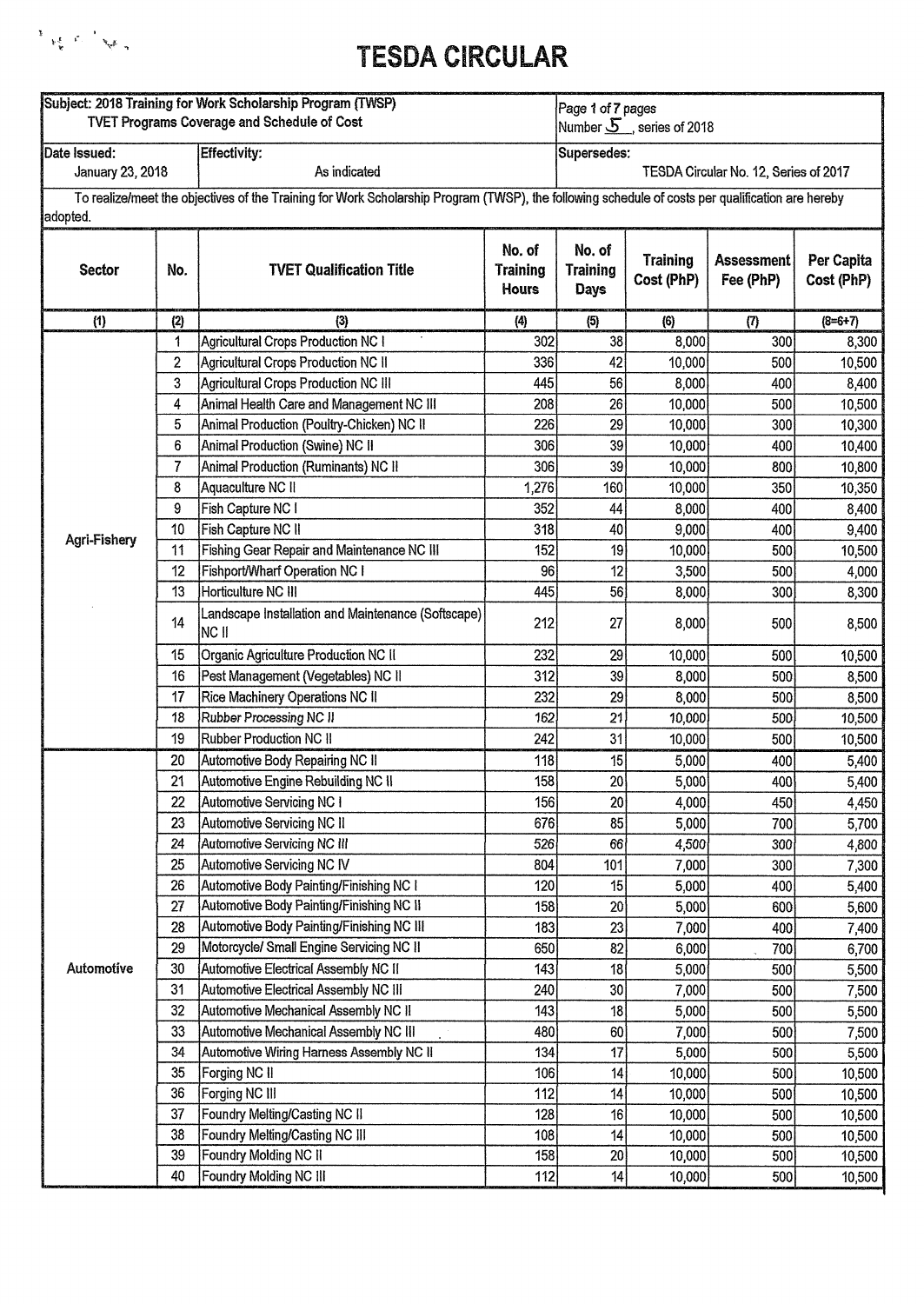#### $\label{eq:R1} \begin{array}{c} \mathcal{F}=\frac{1}{2} \left( \begin{array}{cc} \mathcal{F} & \mathcal{F} \\ \mathcal{F} & \mathcal{F} \end{array} \right) \begin{array}{c} \mathcal{F} \\ \mathcal{F} \end{array} \end{array}$

| Subject: 2018 Training for Work Scholarship Program (TWSP)<br><b>TVET Programs Coverage and Schedule of Costs</b> |     |                                                | Page 2 of 7 pages<br>Number $5$ , series of 2018 |                                          |                               |                                       |                          |  |
|-------------------------------------------------------------------------------------------------------------------|-----|------------------------------------------------|--------------------------------------------------|------------------------------------------|-------------------------------|---------------------------------------|--------------------------|--|
| <i><b>IDate Issued:</b></i>                                                                                       |     | Effectivity:                                   |                                                  | Supersedes:                              |                               |                                       |                          |  |
| January 23, 2018                                                                                                  |     | As indicated                                   |                                                  |                                          |                               | TESDA Circular No. 12, Series of 2017 |                          |  |
| Sector                                                                                                            | No. | <b>TVET Qualification Title</b>                | No. of<br><b>Training</b><br><b>Hours</b>        | No. of<br><b>Training</b><br><b>Days</b> | <b>Training</b><br>Cost (PhP) | Assessment<br>Fee (PhP)               | Per Capita<br>Cost (PhP) |  |
| (1)                                                                                                               | (2) | (3)                                            | (4)                                              | (5)                                      | (6)                           | (7)                                   | $(8=6+7)$                |  |
|                                                                                                                   | 41  | Foundry Pattern Making NC II                   | 158                                              | 20                                       | 5,000                         | 500                                   | 5,500                    |  |
|                                                                                                                   | 42  | Foundry Pattern Making NC III                  | 112                                              | 14                                       | 10,000                        | 500                                   | 10,500                   |  |
|                                                                                                                   | 43  | <b>Heat Treatment NC II</b>                    | 86                                               | 11                                       | 10,000                        | 500                                   | 10,500                   |  |
|                                                                                                                   | 44  | Laboratory and Metrology/Calibration NC II     | 94                                               | 12                                       | 3,500                         | 500                                   | 4,000                    |  |
|                                                                                                                   | 45  | Laboratory and Metrology/Calibration NC III    | 96                                               | 12                                       | 3,500                         | 500                                   | 4,000                    |  |
|                                                                                                                   | 46  | Metal Stamping NC II                           | 294                                              | 37                                       | 7,000                         | 500                                   | 7,500                    |  |
| Automotive                                                                                                        | 47  | Mold Making NC II                              | 106                                              | 14                                       | 10,000                        | 500                                   | 10,500                   |  |
|                                                                                                                   | 48  | Painting Machine Operation NC II               | 178                                              | 23                                       | 6,500                         | 500                                   | 7,000                    |  |
|                                                                                                                   | 49  | Plastic Machine Operation NC II                | 143                                              | 18                                       | 10,000                        | 500                                   | 10,500                   |  |
|                                                                                                                   | 50  | Plastic Machine Operation NC III               | 145                                              | 19                                       | 12,000                        | 500                                   | 12,500                   |  |
|                                                                                                                   | 51  | Process Inspection NC II                       | 98                                               | 13                                       | 3,500                         | 500                                   | 4,000                    |  |
|                                                                                                                   | 52  | Process Inspection NC III                      | 85                                               | 11                                       | 5,000                         | 500                                   | 5,500                    |  |
|                                                                                                                   | 53  | Tinsmithing (Automotive Manufacturing) NC II   | 126                                              | 16                                       | 10,000                        | 500                                   | 10,500                   |  |
|                                                                                                                   | 54  | Carpentry NC II                                | 162                                              | 21                                       | 7,000                         | 600                                   | 7,600                    |  |
|                                                                                                                   | 55  | Carpentry NC III                               | 364                                              | 46                                       | 7,000                         | 400                                   | 7,400                    |  |
|                                                                                                                   | 56  | <b>Construction Painting NC II</b>             | 178                                              | 23                                       | 5,500                         | 700                                   | 6,200                    |  |
|                                                                                                                   | 57  | <b>Construction Painting NC III</b>            | 202                                              | 26                                       | 5,500                         | 400                                   | 5,900                    |  |
|                                                                                                                   | 58  | Electrical Installation and Maintenance NC II  | 196                                              | 25                                       | 5,000                         | 1,250                                 | 6,250                    |  |
|                                                                                                                   | 59  | Electrical Installation and Maintenance NC III | 160                                              | 20                                       | 6,000                         | 1,430                                 | 7,430                    |  |
|                                                                                                                   | 60  | Electrical Installation and Maintenance NC IV  | 516                                              | 65                                       | 9,000                         | 500                                   | 9,500                    |  |
|                                                                                                                   | 61  | Heavy Equipment Servicing (Mechanical) NC II   | 362                                              | 46                                       | 10,000                        | 400                                   | 10,400                   |  |
|                                                                                                                   | 62  | HEO (Articulated Off-Highway Dump Truck) NC II | 122                                              | 16                                       | 15,000                        | 500                                   | 15,500                   |  |
|                                                                                                                   | 63  | HEO (Backhoe Loader) NC II                     | 122                                              | 16                                       | 15,000                        | 500                                   | 15,500                   |  |
|                                                                                                                   | 64  | HEO (Bulldozer) NC II                          | 156                                              | 20                                       | 15,000                        | 500                                   | 15,500                   |  |
|                                                                                                                   | 65  | HEO (Concrete Pump) NC II                      | 122                                              | 16                                       | 10,000                        | 500                                   | 10,500                   |  |
|                                                                                                                   | 66  | HEO (Container Stacker) NC II                  | 122                                              | 16                                       | 10,000                        | 500                                   | 10,500                   |  |
| General                                                                                                           | 67  | HEO (Crawler Crane) NC II                      | 156                                              | 20                                       | 15,000                        | 500                                   | 15,500                   |  |
| Infrastructure                                                                                                    | 68  | HEO (Forklift) NC II                           | 156                                              | 20                                       | 10,000                        | 500                                   | 10,500                   |  |
|                                                                                                                   | 69  | HEO (Gantry Crane) NC II                       | 106                                              | 14                                       | 10,000                        | 500                                   | 10,500                   |  |
|                                                                                                                   | 70  | HEO (Hydraulic Excavator) NC II                | 156                                              | 20                                       | 15,000                        | 500                                   | 15,500                   |  |
|                                                                                                                   | 71  | HEO (Motor Grader) NC II                       | 156                                              | 20                                       | 15,000                        | 500                                   | 15,500                   |  |
|                                                                                                                   | 72  | HEO (Paver) NC II                              | 122                                              | 16                                       | 10,000                        | 500                                   | 10,500                   |  |
|                                                                                                                   | 73  | HEO (Rigid Off-Highway Dump Truck) NC II       | 162                                              | 21                                       | 15,000                        | 500                                   | 15,500                   |  |
|                                                                                                                   | 74  | HEO (Rigid On-Highway Dump Truck) NC II        | 122                                              | 16                                       | 10,000                        | 500                                   | 10,500                   |  |
|                                                                                                                   | 75  | HEO (Road Roller) NC II                        | 162                                              | 21                                       | 10,000                        | 500                                   | 10,500                   |  |
|                                                                                                                   | 76  | HEO (Rough Terrain Crane) NC II                | 156                                              | 20                                       | 15,000                        | 500                                   | 15,500                   |  |
|                                                                                                                   | 77  | HEO (Screed) NC I                              | 100                                              | 13                                       | 10,000                        | 500                                   | 10,500                   |  |
|                                                                                                                   | 78  | HEO (Tower Crane) NC II                        | 156                                              | 20                                       | 10,000                        | 500                                   | 10,500                   |  |
|                                                                                                                   | 79  | <b>HEO (Transit Mixer) NC II</b>               | 122                                              | 16                                       | 15,000                        | 500                                   | 15,500                   |  |
|                                                                                                                   | 80  | HEO (Truck Mounted Crane) NC II                | 156                                              | 20                                       | 10,000                        | 500                                   | 10,500                   |  |
|                                                                                                                   | 81  | HEO (Wheel Loader) NC II                       | 156                                              | 20                                       | 15,000                        | 500                                   | 15,500                   |  |
|                                                                                                                   | 82  | Masonry NC 1                                   | 104                                              | 13                                       | 5,000                         | 1,100                                 | 6,100                    |  |
|                                                                                                                   | 83  | Masonry NC II                                  | 258                                              | 33                                       | 6,000                         | 500                                   | 6,500                    |  |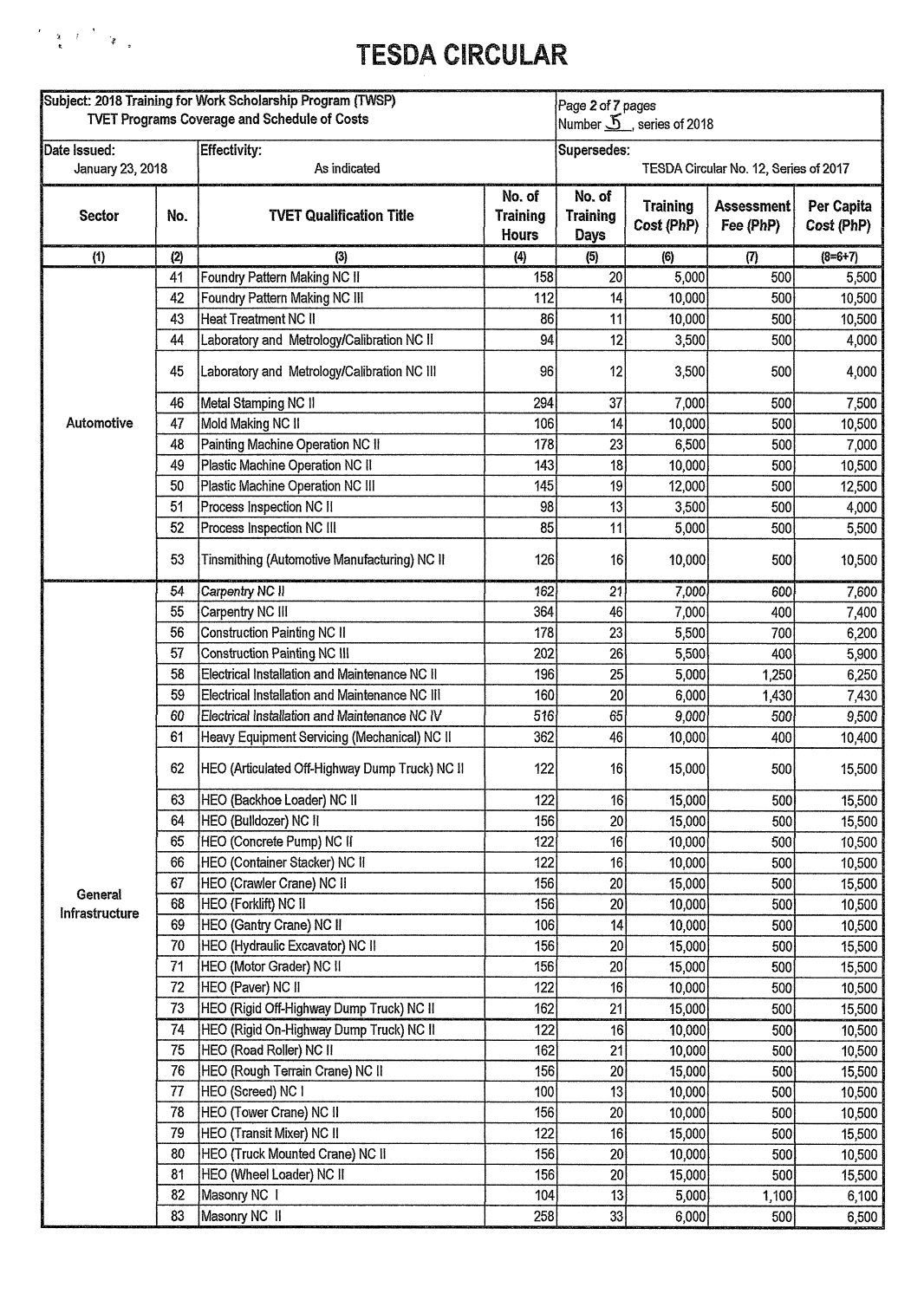### $\frac{1}{\sqrt{2}}\left(\frac{1}{\sqrt{2}}\right)^{2}e^{-\frac{1}{2}\left(\frac{1}{\sqrt{2}}\right)^{2}}\left(\frac{1}{\sqrt{2}}\right)^{2}e^{-\frac{1}{2}\left(\frac{1}{\sqrt{2}}\right)^{2}}$

| Subject: 2018 Training for Work Scholarship Program (TWSP)<br><b>TVET Programs Coverage and Schedule of Costs</b> |     |                                          |                                           | Page 3 of 7 pages<br>Number $\mathbf{\hat{S}}$ , series of 2018 |                               |                                |                          |  |
|-------------------------------------------------------------------------------------------------------------------|-----|------------------------------------------|-------------------------------------------|-----------------------------------------------------------------|-------------------------------|--------------------------------|--------------------------|--|
|                                                                                                                   |     |                                          |                                           |                                                                 |                               |                                |                          |  |
| Date Issued:<br>As indicated<br>January 23, 2018                                                                  |     | <b>Effectivity:</b>                      |                                           | Supersedes:<br>TESDA Circular No. 12, Series of 2017            |                               |                                |                          |  |
| Sector                                                                                                            | No. | <b>TVET Qualification Title</b>          | No. of<br><b>Training</b><br><b>Hours</b> | No. of<br><b>Training</b><br><b>Days</b>                        | <b>Training</b><br>Cost (PhP) | <b>Assessment</b><br>Fee (PhP) | Per Capita<br>Cost (PhP) |  |
| (1)                                                                                                               | (2) | (3)                                      | (4)                                       | (5)                                                             | (6)                           | (7)                            | $(8=6+7)$                |  |
|                                                                                                                   | 84  | Masonry NC III                           | 364                                       | 46                                                              | 8,000                         | 500                            | 8,500                    |  |
|                                                                                                                   | 85  | Pipefitting NC II                        | 202                                       | 26                                                              | 5,000                         | 500                            | 5,500                    |  |
|                                                                                                                   | 86  | Plumbing NC 1                            | 168                                       | 21                                                              | 7,000                         | 1,000                          | 8,000                    |  |
|                                                                                                                   | 87  | Plumbing NC II                           | 202                                       | 26                                                              | 7,000                         | 1,200                          | 8,200                    |  |
|                                                                                                                   | 88  | Plumbing NC III                          | 248                                       | 31                                                              | 8,000                         | 1,400                          | 9,400                    |  |
|                                                                                                                   | 89  | PV System Design NC III                  | 148                                       | 19                                                              | 7,000                         | 500                            | 7,500                    |  |
| General                                                                                                           | 90  | PV Systems Installation NC II            | 284                                       | 36                                                              | 7,000                         | 500                            | 7,500                    |  |
| <b>Infrastructure</b>                                                                                             | 91  | PV Systems Servicing NC III              | 158                                       | 20                                                              | 9,000                         | 500                            | 9,500                    |  |
|                                                                                                                   | 92  | Reinforcing Steel Works NC II            | 162                                       | 21                                                              | 9,000                         | 500                            | 9,500                    |  |
|                                                                                                                   | 93  | Rigging NC I                             | 116                                       | 15                                                              | 15,000                        | 500                            | 15,500                   |  |
|                                                                                                                   | 94  | Scaffold Erection NC II                  | 162                                       | 21                                                              | 7,500                         | 500                            | 8,000                    |  |
|                                                                                                                   | 95  | Structural Erection NC II                | 162                                       | 21                                                              | 6,500                         | 500                            | 7,000                    |  |
|                                                                                                                   | 96  | <b>Technical Drafting NC II</b>          | 206                                       | 26                                                              | 5,000                         | 500                            | 5,500                    |  |
|                                                                                                                   | 97  | Tile Setting NC II                       | 82                                        | 11                                                              | 6,000                         | 500                            | 6,500                    |  |
|                                                                                                                   | 98  | <b>CAD/CAM Operation NC III</b>          | 234                                       | 30                                                              | 2,500                         | 500                            | 3,000                    |  |
|                                                                                                                   | 99  | CNC Lathe Machine Operation NC II        | 236                                       | 30                                                              | 5,000                         | 500                            | 5,500                    |  |
|                                                                                                                   | 100 | CNC Lathe Machine Operation NC III       | 234                                       | 30                                                              | 5,000                         | 500                            | 5,500                    |  |
|                                                                                                                   | 101 | CNC Milling Machine Operation NC II      | 236                                       | 30                                                              | 5,000                         | 500                            | 5,500                    |  |
|                                                                                                                   | 102 | CNC Milling Machine Operation NC III     | 234                                       | 30                                                              | 5,000                         | 500                            | 5,500                    |  |
|                                                                                                                   | 103 | Flux Cored Arc Welding (FCAW) NC I       | 156                                       | 20                                                              | 10,000                        | 500                            | 10,500                   |  |
|                                                                                                                   | 104 | Flux Cored Arc Welding (FCAW) NC II      | 268                                       | 34                                                              | 10,000                        | 2,600                          | 12,600                   |  |
|                                                                                                                   | 105 | Flux Cored Arc Welding (FCAW) NC III     | 148                                       | 19                                                              | 15,000                        | 500                            | 15,500                   |  |
|                                                                                                                   | 106 | Gas Metal Arc Welding (GMAW) NC I        | 268                                       | 34                                                              | 8,000                         | 500                            | 8,500                    |  |
|                                                                                                                   | 107 | Gas Metal Arc Welding (GMAW) NC II       | 268                                       | 34                                                              | 9,000                         | 2,600                          | 11,600                   |  |
|                                                                                                                   | 108 | Gas Metal Arc Welding (GMAW) NC III      | 148                                       | 19                                                              | 15,000                        | 500                            | 15,500                   |  |
|                                                                                                                   | 109 | Gas Tungsten Arc Welding (GTAW) NC II    | 268                                       | 34                                                              | 10,000                        | 1,500                          | 11,500                   |  |
|                                                                                                                   | 110 | Gas Tungsten Arc Welding (GTAW) NC IV    | 294                                       | 37                                                              | 10,000                        | 500                            | 10,500                   |  |
| Metals and                                                                                                        | 111 | Gas Welding NC I                         | 156                                       | 20                                                              | 8,000                         | 500                            | 8,500                    |  |
| Engineering                                                                                                       | 112 | Gas Welding NC II                        | 312                                       | 39                                                              | 8,000                         | 600                            | 8,600                    |  |
|                                                                                                                   | 113 | Machining NC I                           | 374                                       | 47                                                              | 7,000                         | 500                            | 7,500                    |  |
|                                                                                                                   | 114 | Machining NC II                          | 337                                       | 43                                                              | 7,000                         | 600                            | 7,600                    |  |
|                                                                                                                   | 115 | Machining NC III                         | 342                                       | 43                                                              | 7,000                         | 500                            | 7,500                    |  |
|                                                                                                                   | 116 | Mechanical Drafting NC I                 | 218                                       | 28                                                              | 3,500                         | 500                            | 4,000                    |  |
|                                                                                                                   | 117 | Plant Maintenance NC I                   | 358                                       | 45                                                              | 7,000                         | 500                            | 7,500                    |  |
|                                                                                                                   | 118 | Press Machine Operation NC I             | 294                                       | 37                                                              | 7,000                         | 500                            | 7,500                    |  |
|                                                                                                                   | 119 | Shielded Metal Arc Welding (SMAW) NC I   | 268                                       | 34                                                              | 10,000                        | 1,580                          | 11,580                   |  |
|                                                                                                                   | 120 | Shielded Metal Arc Welding (SMAW) NC II  | 268                                       | 34                                                              | 10,000                        | 1,950                          | 11,950                   |  |
|                                                                                                                   | 121 | Shielded Metal Arc Welding (SMAW) NC III | 120                                       | 15                                                              | 15,000                        | 2,960                          | 17,960                   |  |
|                                                                                                                   | 122 | Shielded Metal Arc Welding (SMAW) NC IV  | 168                                       | 21                                                              | 15,000                        | 4,200                          | 19,200                   |  |
|                                                                                                                   | 123 | Submerged Arc Welding (SAW) NC I         | 124                                       | 16                                                              | 10,000                        | 500                            | 10,500                   |  |
|                                                                                                                   | 124 | Submerged Arc Welding (SAW) NC II        | 194                                       | 25                                                              | 10,000                        | 600                            | 10,600                   |  |
|                                                                                                                   | 125 | Tool and Die Making NC II                | 598                                       | 75                                                              | 9,000                         | 500                            | 9,500                    |  |
| Heating, Ventilation,                                                                                             | 126 | Airduct Servicing NC II                  | 596                                       | 75                                                              | 10,000                        | 300                            | 10,300                   |  |
| Airconditioning and                                                                                               | 127 | RAC (PACU-CRE) Servicing NC III          | 226                                       | 29                                                              | 10,000                        | 500                            | 10,500                   |  |
| Refrigeration                                                                                                     | 128 | RAC Servicing (DomRAC) NC II             | 480                                       | 60                                                              | 10,000                        | 500                            | 10,500                   |  |
|                                                                                                                   |     |                                          |                                           |                                                                 |                               |                                |                          |  |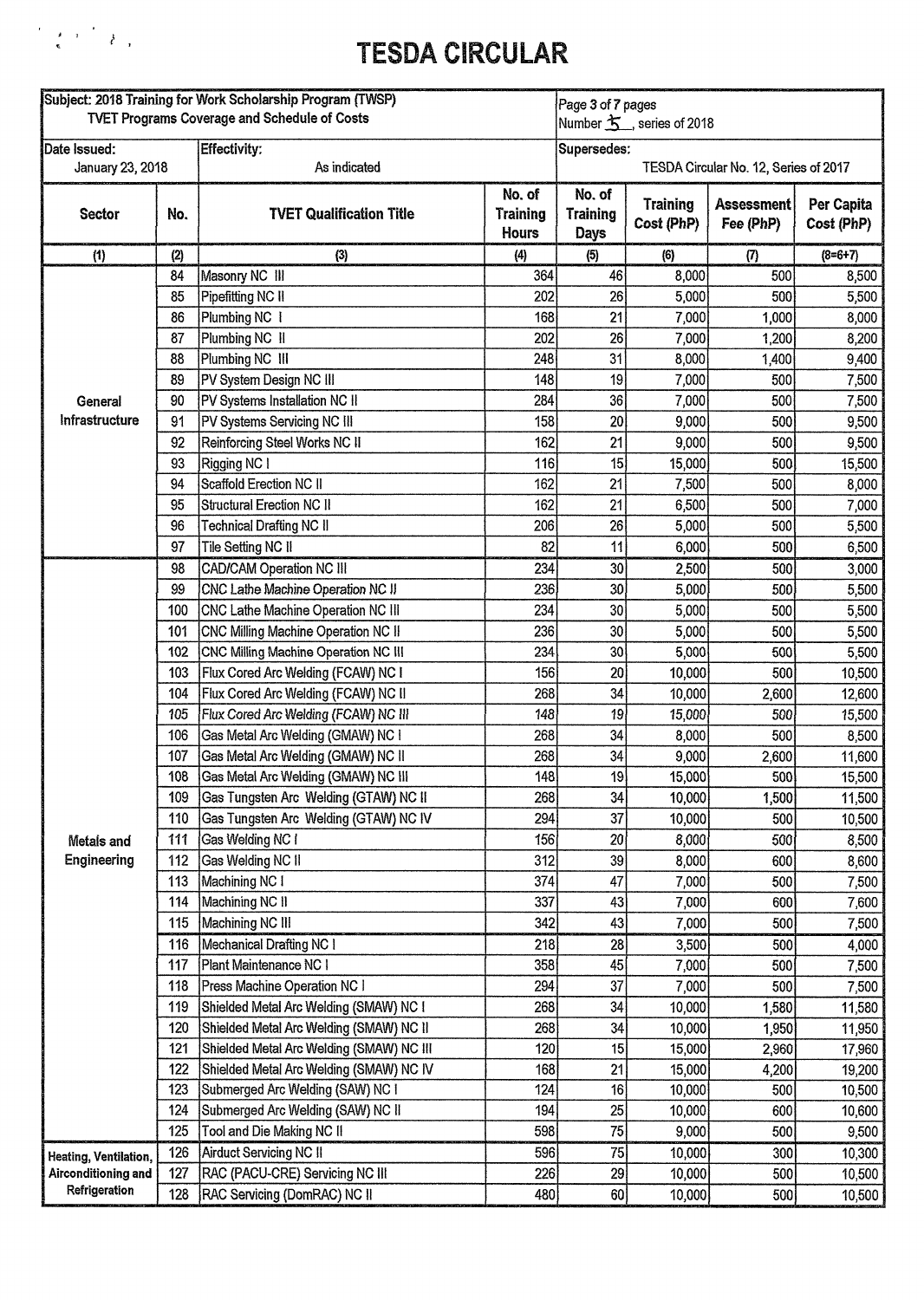

| Subject: 2018 Training for Work Scholarship Program (TWSP)<br><b>TVET Programs Coverage and Schedule of Costs</b> |     |                                                             |                                    | Page 4 of 7 pages                 | Number $\tilde{\mathbf{L}}$ , series of 2018 |                                       |                          |
|-------------------------------------------------------------------------------------------------------------------|-----|-------------------------------------------------------------|------------------------------------|-----------------------------------|----------------------------------------------|---------------------------------------|--------------------------|
| Date Issued:<br>January 23, 2018                                                                                  |     | Effectivity:<br>As indicated                                |                                    | Supersedes:                       |                                              | TESDA Circular No. 12, Series of 2017 |                          |
| <b>Sector</b>                                                                                                     | No. | <b>TVET Qualification Title</b>                             | No. of<br><b>Training</b><br>Hours | No. of<br><b>Training</b><br>Days | <b>Training</b><br>Cost (PhP)                | <b>Assessment</b><br>Fee (PhP)        | Per Capita<br>Cost (PhP) |
| (1)                                                                                                               | (2) | (3)                                                         | (4)                                | (5)                               | (6)                                          | (7)                                   | $(8=6+7)$                |
| <b>HVAC</b>                                                                                                       | 129 | Transport RAC Servicing NC II                               | 212                                | 27                                | 10,000                                       | 900                                   | 10,900                   |
|                                                                                                                   | 130 | Ice Plant Refrigeration Servicing NC III                    | 672                                | 84                                | 10,000                                       | 400                                   | 10,400                   |
|                                                                                                                   | 131 | Diesel Power Plant Maintenance NC III                       | 352                                | 44                                | 15,000                                       | 500                                   | 15,500                   |
|                                                                                                                   | 132 | Diesel Power Plant Operation and Maintenance II             | 262                                | 33                                | 10,000                                       | 500                                   | 10,500                   |
|                                                                                                                   | 133 | Diesel Power Plant Operation and Maintenance NC             | 302                                | 38                                | 10,000                                       | 500                                   | 10,500                   |
| <b>Utilities</b>                                                                                                  | 134 | Line Construction (Electric Power Distribution) NC II       | 306                                | 39                                | 10,000                                       | 500                                   | 10,500                   |
|                                                                                                                   | 135 | Transmission Line Installation and Maintenance NC           | 646                                | 81                                | 10,000                                       | 500                                   | 10,500                   |
|                                                                                                                   | 136 | Transmission Line Installation and Maintenance NC<br>Ш      | 210                                | 27                                | 10,000                                       | 500                                   | 10,500                   |
|                                                                                                                   | 137 | Electronics Products Assembly and Servicing NC II           | 260                                | 33                                | 7,000                                        | 535                                   | 7,535                    |
|                                                                                                                   | 138 | Computer Systems Servicing NC II                            | 280                                | 35                                | 7,000                                        | 610                                   | 7,610                    |
|                                                                                                                   | 139 | Consumer Electronics Servicing NC III                       | 176                                | 22                                | 6,000                                        | 400                                   | 6,400                    |
|                                                                                                                   | 140 | Consumer Electronics Servicing NC IV                        | 176                                | 22                                | 6,000                                        | 400                                   | 6,400                    |
|                                                                                                                   | 141 | Electronics Production Line - Back End Operation<br>Level 1 | 72                                 | 9.                                | 5,800                                        |                                       | 5,800                    |
| Semi-conductor<br>and Electronics                                                                                 | 142 | Electronics Production Line - SMT Operation Level 1         | 80                                 | 10 <sub>1</sub>                   | 5,800                                        |                                       | 5,800                    |
|                                                                                                                   | 143 | Instrumentation and Control Servicing NC II                 | 238                                | 30                                | 10,000                                       | 400                                   | 10,400                   |
|                                                                                                                   | 144 | Instrumentation and Control Servicing NC III                | 176                                | 22                                | 8,000                                        | 500                                   | 8,500                    |
|                                                                                                                   | 145 | Instrumentation and Control Servicing NC IV                 | 170                                | 22                                | 8,000                                        | 500                                   | 8,500                    |
|                                                                                                                   | 146 | Mechatronics Servicing NC II                                | 158                                | 20                                | 8,000                                        | 725                                   | 8,725                    |
|                                                                                                                   | 147 | Mechatronics Servicing NC III                               | 196                                | 25                                | 8,000                                        | 800                                   | 8,800                    |
|                                                                                                                   | 148 | Mechatronics Servicing NC IV                                | 200                                | 25                                | 10,000                                       | 1,000                                 | 11,000                   |
| Footwear and<br>Leathergoods                                                                                      |     | 149   Footwear Making NC II                                 | 682                                | 85                                | 8,000                                        | 600                                   | 8,600                    |
| <b>Furniture and</b><br><b>Fixtures</b>                                                                           | 150 | Furniture Making (Finishing) NC II                          | 212                                | 27                                | 5,000                                        | 500                                   | 5,500                    |
|                                                                                                                   | 151 | <b>Dressmaking NC II</b>                                    | 275                                | 35                                | 3,500                                        | 420                                   | 3,920                    |
| Garments                                                                                                          | 152 | Industrial Sewing Machine Operation                         | 120                                | 15                                | 6,000                                        |                                       | 6,000                    |
|                                                                                                                   | 153 | Tailoring NC II                                             | 275                                | 35                                | 3,500                                        | 400                                   | 3,900                    |
|                                                                                                                   | 154 | Fish Products Packaging NC II                               | 152                                | 19                                | 5,000                                        | 500                                   | 5,500                    |
|                                                                                                                   | 155 | Food Processing NC I                                        | 480                                | 60                                | 5,000                                        | 500                                   | 5,500                    |
| Processed<br>Food and                                                                                             | 156 | Food Processing NC II                                       | 552                                | 69                                | 3,500                                        | 500                                   | 4,000                    |
| <b>Beverages</b>                                                                                                  | 157 | Food Processing NC III                                      | 900                                | 113                               | 7,000                                        | 500                                   | 7,500                    |
|                                                                                                                   | 158 | Food Processing NC IV                                       | 576                                | 72                                | 8,000                                        | 500                                   | 8,500                    |
|                                                                                                                   | 159 | Slaughtering Operations NC II                               | 280                                | 35                                | 20,000                                       | 350                                   | 20,350                   |
| Pyrotechnics                                                                                                      | 160 | Pyrotechnics NC II                                          | 242                                | 31                                | 8,000                                        | 600                                   | 8,600                    |
|                                                                                                                   | 161 | Finishing Course for Legal Transcriptionist NC II           | 160                                | 20                                | 5,000                                        |                                       | 5,000                    |
|                                                                                                                   | 162 | Medical Transcription NC II                                 | 396                                | 50                                | 10,000                                       | 250                                   | 10,250                   |
|                                                                                                                   | 163 | Contact Center Services NC II                               | 144                                | 18                                | 6,000                                        |                                       | 6,000                    |
| Information and<br>Communication                                                                                  | 164 | Cable TV Installation NC II                                 | 362                                | 46                                | 7,000                                        | 500                                   | 7,500                    |
| Technology                                                                                                        | 165 | Cable TV Operation and Maintenance NC III                   | 692                                | 87                                | 9,000                                        | 500                                   | 9,500                    |
|                                                                                                                   |     | Career Entry Course For Software Developer NC IV            |                                    |                                   |                                              |                                       |                          |
|                                                                                                                   | 166 | - JAVA                                                      | 240                                | 30                                | 30,000                                       |                                       | 30,000                   |
|                                                                                                                   | 167 | - Microsoft. Net                                            | 240                                | 30                                | 30,000                                       |                                       | 30,000                   |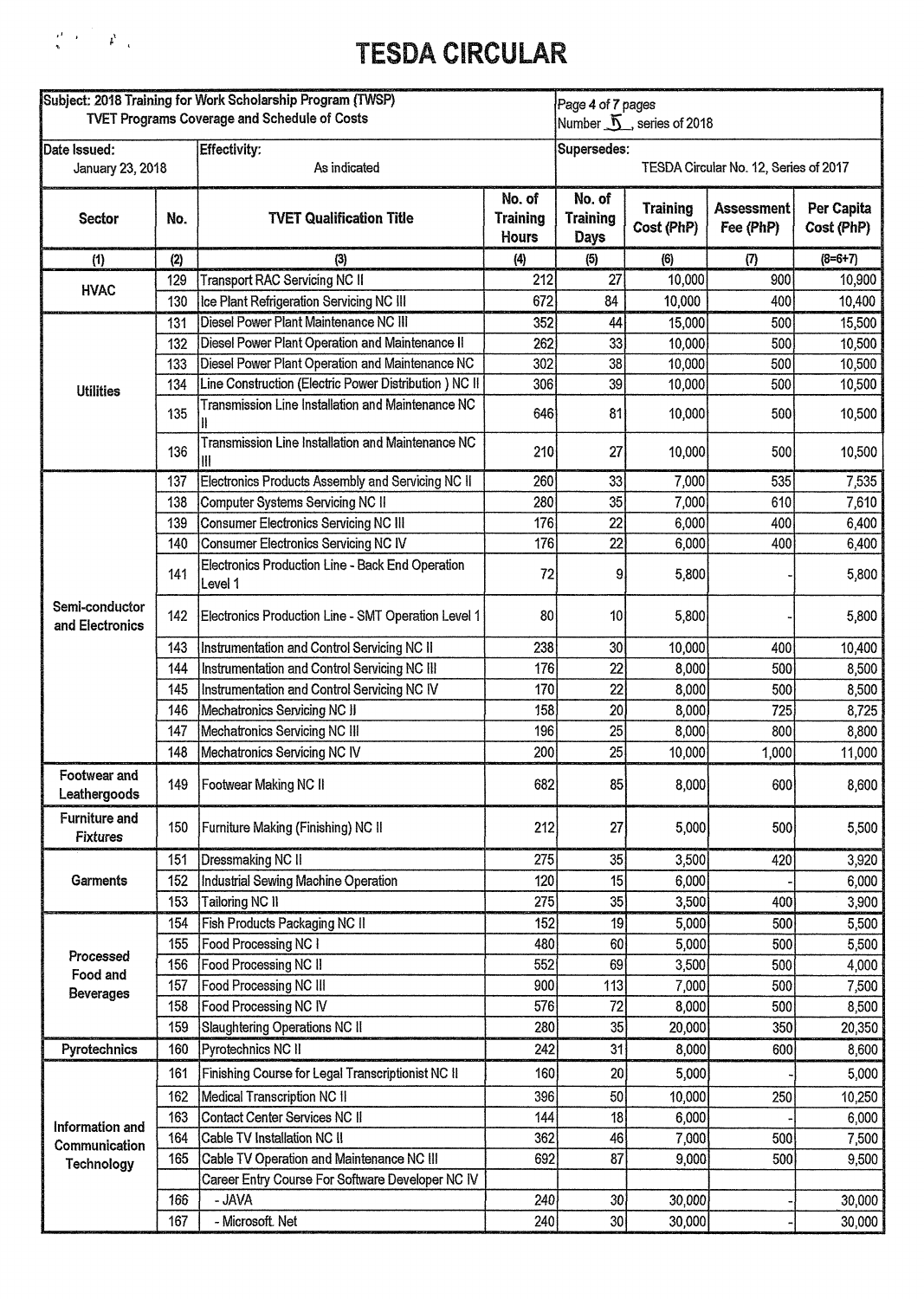

| Subject: 2018 Training for Work Scholarship Program (TWSP)<br><b>TVET Programs Coverage and Schedule of Costs</b> |     |                                                                                   | Page 5 of 7 pages<br>Number 5, series of 2018 |                                   |                               |                                       |                          |
|-------------------------------------------------------------------------------------------------------------------|-----|-----------------------------------------------------------------------------------|-----------------------------------------------|-----------------------------------|-------------------------------|---------------------------------------|--------------------------|
| Date Issued:<br>January 23, 2018                                                                                  |     | <b>Effectivity:</b><br>As indicated                                               |                                               | Supersedes:                       |                               | TESDA Circular No. 12, Series of 2017 |                          |
| Sector                                                                                                            | No. | <b>TVET Qualification Title</b>                                                   | No. of<br><b>Training</b><br><b>Hours</b>     | No. of<br><b>Training</b><br>Days | <b>Training</b><br>Cost (PhP) | <b>Assessment</b><br>Fee (PhP)        | Per Capita<br>Cost (PhP) |
|                                                                                                                   | 168 | - Legacy System/COBOL                                                             | 280                                           | 35                                | 30,000                        |                                       | 30,000                   |
|                                                                                                                   | 169 | - Oracle                                                                          | 160                                           | 20                                | 30,000                        |                                       | 30,000                   |
|                                                                                                                   | 170 | - RPG                                                                             | 240                                           | 30                                | 30,000                        |                                       | 30,000                   |
|                                                                                                                   | 171 | 2D Animation NC III                                                               | 840                                           | 105                               | 25,000                        | 500                                   | 25,500                   |
|                                                                                                                   | 172 | 3D Animation NC III                                                               | 1,040                                         | 130                               | 35,000                        | 500                                   | 35,500                   |
|                                                                                                                   | 173 | Animation NC II                                                                   | 516                                           | 65                                | 15,000                        | 500                                   | 15,500                   |
| Information and<br>Communication<br>Technology                                                                    | 174 | Broadband Installation (Fixed Wireless System) NC                                 | 116                                           | 15                                | 5,000                         | 500                                   | 5,500                    |
|                                                                                                                   | 175 | Game Programming NC III                                                           | 1,234                                         | 155                               | 35,000                        | 500                                   | 35,500                   |
|                                                                                                                   | 176 | Creative Web Design                                                               | 102                                           | 13                                | 30,000                        |                                       | 30,000                   |
|                                                                                                                   | 177 | <b>Web Development</b>                                                            | 108                                           | 14                                | 30,000                        |                                       | 30,000                   |
|                                                                                                                   | 178 | Visual Graphic Design NC III                                                      | 487                                           | 61                                | 10,000                        | 500                                   | 10,500                   |
|                                                                                                                   | 179 | Telecom OSP and Subscriber Line Installation<br>(Copper Cable/POTS and DSL) NC II | 480                                           | 60                                | 12,000                        | 500                                   | 12,500                   |
|                                                                                                                   | 180 | Telecom OSP Installation (Fiber Optic Cable) NC II                                | 320                                           | 40                                | 12,000                        | 500                                   | 12,500                   |
|                                                                                                                   | 181 | Attraction & Theme Parks Operation NC II                                          | 126                                           | 16                                | 7,000                         | 500                                   | 7,500                    |
|                                                                                                                   | 182 | Barista NC II                                                                     | 178                                           | 23                                | 5,000                         | 735                                   | 5,735                    |
|                                                                                                                   | 183 | Bartending NC II                                                                  | 326                                           | 41                                | 5,000                         | 800                                   | 5,800                    |
|                                                                                                                   | 184 | Bread and Pastry Production NC II                                                 | 141                                           | 18                                | 3,500                         | 400                                   | 3,900                    |
|                                                                                                                   | 185 | Cookery NC II                                                                     | 316                                           | 40                                | 8,000                         | 1,300                                 | 9,300                    |
|                                                                                                                   | 186 | Commercial Cooking NC III                                                         | 244                                           | 31                                | 9,000                         | 500                                   | 9,500                    |
|                                                                                                                   | 187 | Commercial Cooking NC IV                                                          | 260                                           | 33                                | 10,000                        | 500                                   | 10,500                   |
|                                                                                                                   | 188 | Events Management Services NC III                                                 | 108                                           | 4                                 | 7,000                         | 500                                   | 7,500                    |
| Tourism (Hotels                                                                                                   | 189 | Food and Beverage Services NC II                                                  | 356                                           | 45                                | 3,500                         | 500                                   | 4,000                    |
| and Restaurant)                                                                                                   | 190 | Food and Beverage Services NC III                                                 | 230                                           | 29                                | 5,000                         | 500                                   | 5,500                    |
|                                                                                                                   | 191 | Food and Beverage Services NC IV                                                  | 140                                           | 18                                | 6,000                         | 500                                   | 6,500                    |
|                                                                                                                   | 192 | Front Office Services NC II                                                       | 442                                           | 56                                | 3,500                         | 535                                   | 4,035                    |
|                                                                                                                   | 193 | Housekeeping NC II                                                                | 436                                           | 55                                | 5,000                         | 620                                   | 5,620                    |
|                                                                                                                   | 194 | Housekeeping NC III                                                               | 76                                            | 10                                | 6,000                         | 500                                   | 6,500                    |
|                                                                                                                   | 195 | Housekeeping NC IV                                                                | 112                                           | 14                                | 7,000                         | 500                                   | 7,500                    |
|                                                                                                                   | 196 | <b>Local Guiding Services NC II</b>                                               | 196                                           | 25                                | 3,500                         | 750                                   | 4,250                    |
|                                                                                                                   | 197 | <b>Tourism Promotion Services NC II</b>                                           | 76                                            | 10                                | 5,000                         | 490                                   | 5,490                    |
|                                                                                                                   | 198 | Travel Services NC II                                                             | 328                                           | 41                                | 3,500                         | 470                                   | 3,970                    |
| Land                                                                                                              | 199 | Driving (Passenger Bus/Straight Truck) NC III                                     | 122                                           | 16                                | 5,000                         | 200                                   | 5,200                    |
| Transportation                                                                                                    | 200 | Driving (Articulated Vehicle) NC III                                              | 108                                           | 14                                | 5,000                         | 200                                   | 5,200                    |
|                                                                                                                   | 201 | Driving NC II                                                                     | 118                                           | 15                                | 3,500                         | 200                                   | 3,700                    |
| Wholesale and<br><b>Retail Trading</b>                                                                            | 202 | <b>Customer Services NC II</b>                                                    | 156                                           | 20                                | 5,000                         | 500                                   | 5,500                    |
| <b>Visual Arts</b>                                                                                                | 203 | <b>Illustration NC II</b>                                                         | 234                                           | 30                                | 5,000                         | 500                                   | 5,500                    |
|                                                                                                                   | 204 | Photography NC II                                                                 | 132                                           | 17                                | 7,000                         | 500                                   | 7,500                    |
|                                                                                                                   | 205 | <b>Trainers Methodology Level I</b>                                               | 264                                           | 33                                | 8,300                         | 1,400                                 | 9,700                    |
| <b>TVET</b>                                                                                                       | 206 | Conducting Training Need Analysis (Leading to<br>Trainers Methodology Level II)   | 40                                            | 5                                 | 3,000                         | 700                                   | 3,700                    |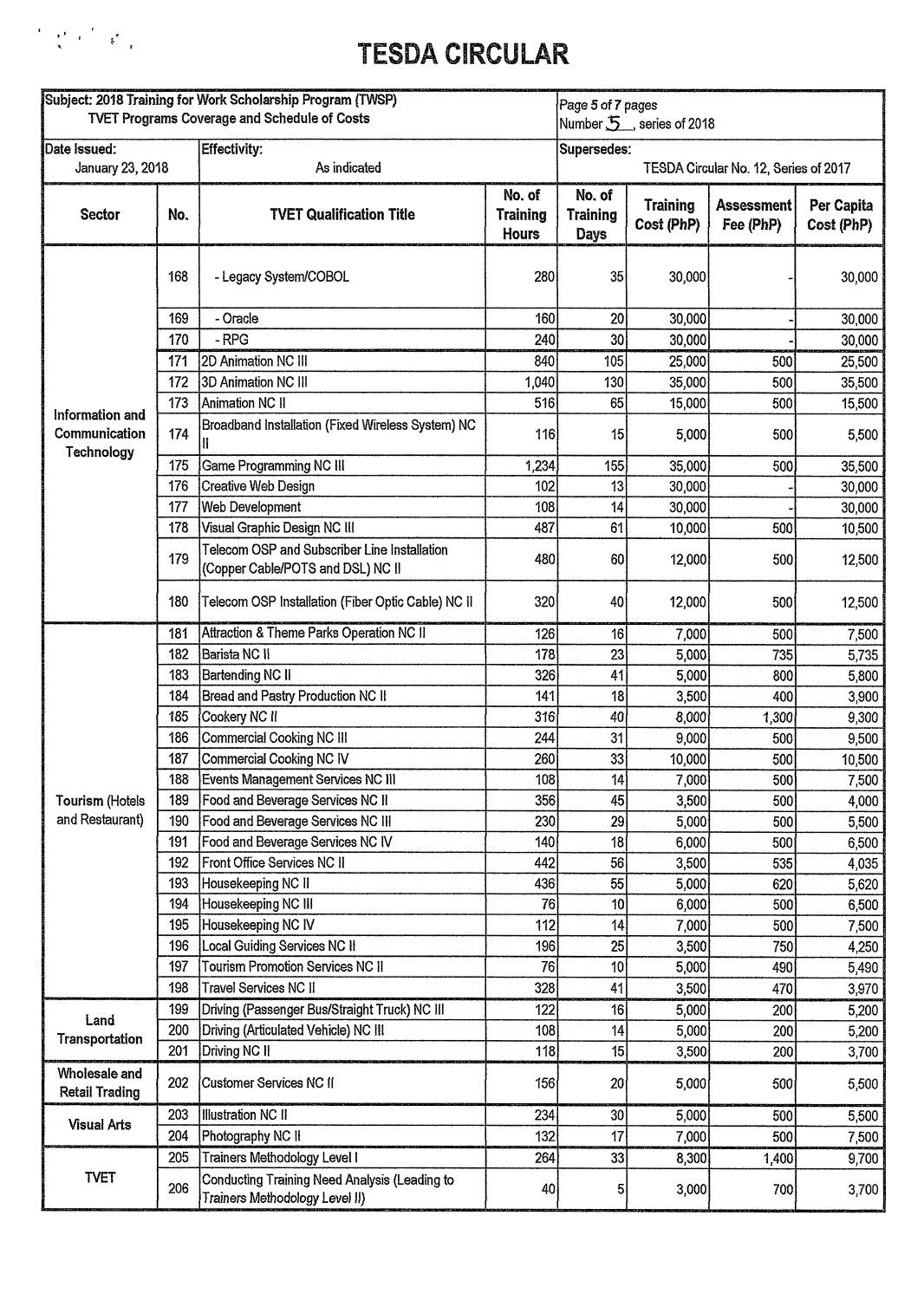

| Subject: 2018 Training for Work Scholarship Program (TWSP)<br><b>TVET Programs Coverage and Schedule of Costs</b> |            |                                                                                                 | Page 6 of 7 pages<br>Number $\overline{5}$ , series of 2018 |                                                      |                               |                                |                          |
|-------------------------------------------------------------------------------------------------------------------|------------|-------------------------------------------------------------------------------------------------|-------------------------------------------------------------|------------------------------------------------------|-------------------------------|--------------------------------|--------------------------|
| <b>IDate Issued:</b><br>January 23, 2018                                                                          |            | <b>Effectivity:</b><br>As indicated                                                             |                                                             | Supersedes:<br>TESDA Circular No. 12, Series of 2017 |                               |                                |                          |
| <b>Sector</b>                                                                                                     | No.        | <b>TVET Qualification Title</b>                                                                 | No. of<br><b>Training</b><br><b>Hours</b>                   | No. of<br><b>Training</b><br>Days                    | <b>Training</b><br>Cost (PhP) | <b>Assessment</b><br>Fee (PhP) | Per Capita<br>Cost (PhP) |
| (1)                                                                                                               | (2)        | $\{3\}$                                                                                         | $\left( 4 \right)$                                          | (5)                                                  | (6)                           | (7)                            | $(8=6+7)$                |
|                                                                                                                   | 207        | Developing Training Curriculm (Leading to Trainers<br>Methodology Level II)                     | 40                                                          | 5                                                    | 3,000                         | 700                            | 3,700                    |
|                                                                                                                   | 208        | Developing Learning Materials (Leading to Trainers<br>Methodology Level II)                     | 80                                                          | 10                                                   | 4,700                         | 700                            | 5,400                    |
|                                                                                                                   | 209        | Developing Learning Materials for e-Learning<br>(Leading to Trainers Methodology Level II)      | 80                                                          | 10                                                   | 4,400                         | 700                            | 5,100                    |
| <b>TVET</b>                                                                                                       | 210        | Developing Competency Assessment Tools<br>(Leading to Trainers Methodology Level II)            | 40                                                          | 51                                                   | 3,000                         | 700                            | 3,700                    |
|                                                                                                                   | 211        | Designing and Developing Maintenance System<br>(Leading to Trainers Methodology Level II)       | 40                                                          | 5                                                    | 3,000                         | 700                            | 3,700                    |
|                                                                                                                   | 212        | Facilitating Development of Compentency Standards<br>(Leading to Trainers Methodology Level II) | 40                                                          | 5,                                                   | 3,000                         | 700                            | 3,700                    |
|                                                                                                                   | 213        | English Language                                                                                | 100                                                         | 13                                                   | 1,500                         |                                | 1,500                    |
|                                                                                                                   | 214        | Japanese Language and Culture                                                                   | 150                                                         | 19                                                   | 1,500                         |                                | 1,500                    |
|                                                                                                                   | 215        | Arabic Language and Saudi/Gulf Culture                                                          | 100                                                         | 13                                                   | 1,500                         |                                | 1,500                    |
| Language and                                                                                                      | 216        | <b>Spanish for Different Vocations</b>                                                          | 100                                                         | 13                                                   | 1,500                         |                                | 1,500                    |
| Culture                                                                                                           | 217        | Mandarin Chinese Language and Culture                                                           | 100                                                         | 13                                                   | 1,500                         |                                | 1,500                    |
|                                                                                                                   | 218        | Korean Language and Culture                                                                     | 100                                                         | 13                                                   | 1,500                         |                                | 1,500                    |
|                                                                                                                   | 219        | German Language and Culture                                                                     | 100                                                         | 13                                                   | 1,500                         |                                | 1,500                    |
|                                                                                                                   | 220        | Italian Language and Culture                                                                    | 100                                                         | 13                                                   | 1,500                         |                                | 1,500                    |
|                                                                                                                   |            | <u>OTHER PROGRAMS PRIORITY SECTORS FOR CONSIDERATION BASED ON AREA-SPECIFIC DEMAND</u>          |                                                             |                                                      |                               |                                |                          |
|                                                                                                                   |            | <b>Health Care Services</b>                                                                     |                                                             |                                                      |                               |                                |                          |
|                                                                                                                   |            | 221 Barangay Health Services NC II                                                              | 560                                                         | 70                                                   | 5,000                         | 400                            | 5,400                    |
|                                                                                                                   | 222        | Biomedical Equipment Services NC II                                                             | 960                                                         | 120                                                  | 10,000                        | 350                            | 10,350                   |
|                                                                                                                   | 223        | Dental Hygiene NC IV                                                                            | 3,499                                                       | 438                                                  | 40,000                        | 500                            | 40,500                   |
| Health, Social and<br><b>Other Community</b>                                                                      | 224        | Dental Laboratory Technology Services (Fixed<br>Dentures/ Restorations) NC II                   | 808                                                         | 101                                                  | 10,000                        | 500                            | 10,500                   |
| Development<br>Services                                                                                           | 225        | Dental Laboratory Technology Services (Removable<br>Dentures/Appliances) NC II                  | 1,446                                                       | 181                                                  | 10,000                        | 500                            | 10,500                   |
|                                                                                                                   | 226        | Dental Laboratory Technology Services NC I                                                      | 976                                                         | 122                                                  | 10,000                        | 500                            | 10,500                   |
|                                                                                                                   | 227        | Dental Technology NC IV                                                                         | 4,555                                                       | 570                                                  | 50,000                        | 500                            | 50,500                   |
|                                                                                                                   | 228        | Emergency Medical Services NC II                                                                | 280                                                         | 35                                                   | 17,000                        | 400                            | 17,400                   |
|                                                                                                                   | 229        | Health Care Services NC II                                                                      | 996                                                         | 125                                                  | 5,000                         | 510                            | 5,510                    |
|                                                                                                                   | 230        | Hilot (Wellness Massage) NC II                                                                  | 120                                                         | 15                                                   | 5,000                         | 500                            | 5,500                    |
|                                                                                                                   | 231        | Massage Therapy NC II                                                                           | 560                                                         | 70                                                   | 7,000                         | 350                            | 7,350                    |
|                                                                                                                   |            | *Massage Therapy NC II                                                                          | 700                                                         | 88                                                   | 7,000                         | 465                            | 7,465                    |
| Health, Social and                                                                                                | 232        | Opthalmic Lens Services NC II                                                                   | 254                                                         | 32                                                   | 8,000                         | 500                            | 8,500                    |
| <b>Other Community</b><br>Development                                                                             | 233        | Pharmacy Services NC III                                                                        | 1,048                                                       | 131                                                  | 10,000                        | 750                            | 10,750                   |
| Services                                                                                                          | 234<br>235 | Spa Theraphy<br>Caregiving NC II                                                                | 560                                                         | 70                                                   | 7,000                         |                                | 7,000                    |
|                                                                                                                   |            | <b>Household Services</b>                                                                       | 786                                                         | 99                                                   | 18,000                        | 500                            | 18,500                   |
|                                                                                                                   | 236        | Domestic Work NC II                                                                             | 714                                                         | 90 <sub>0</sub>                                      |                               |                                |                          |
|                                                                                                                   |            |                                                                                                 |                                                             |                                                      | 5,000                         | 635                            | 5,635                    |

 $\hat{\mathcal{A}}$ 

**Note: \*- For** *migrated program.*